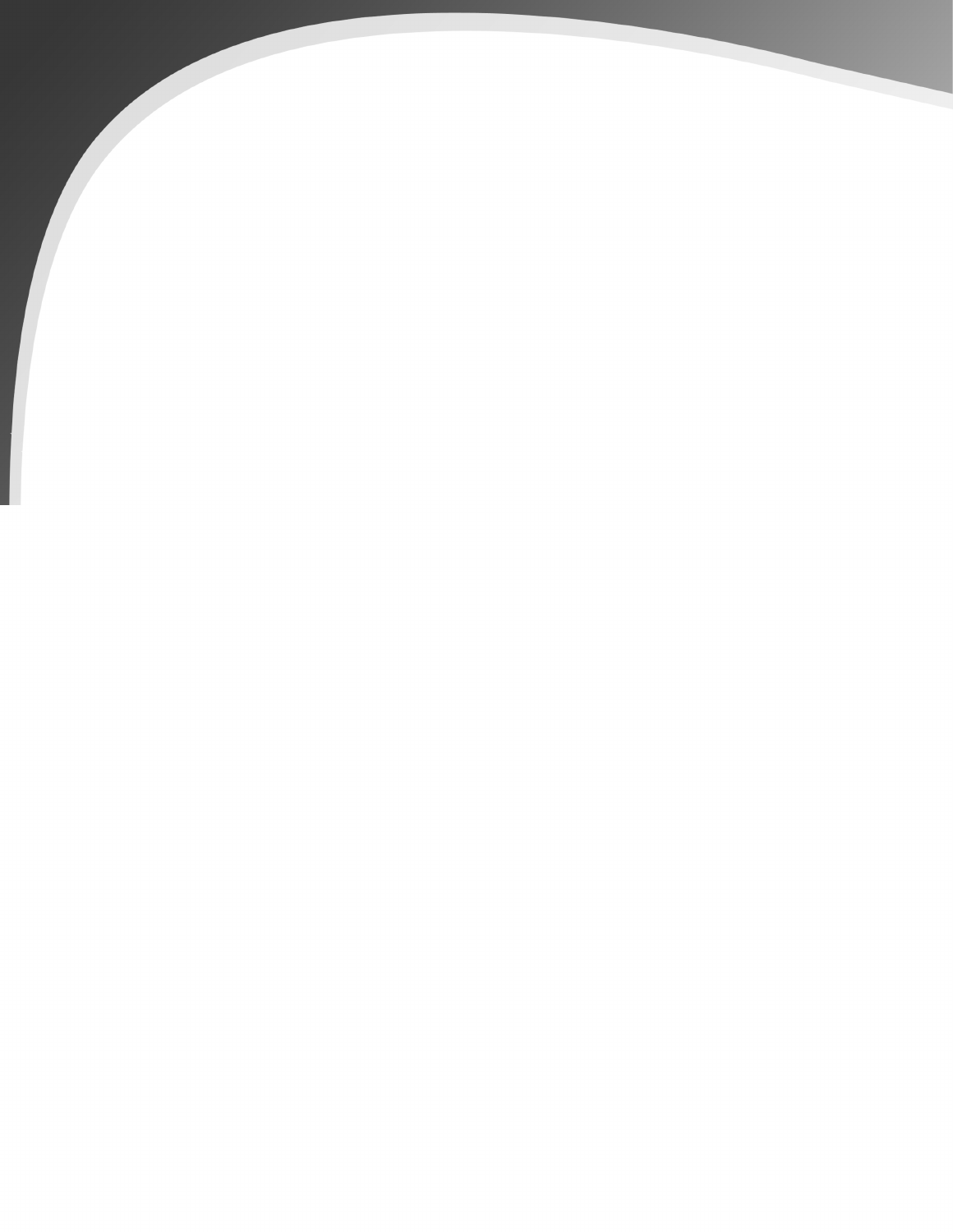## **WARNING!**

CAUTION: TO REDUCE THE RISK OF ELECTRIC SHOCK, DO NOT REMOVE THE COVER OF THIS UNIT. THERE ARE NOUSER-SERVICEABLE PARTS INSIDE. REFER ALL SERVICING TO A QUALIFIED TECHNICIAN.



 This symbol is intended to alert the user to the presence of "dangerous" voltage within the product's enclosure that may be of sufficient magnitude to constitute a risk of Electric shock. Users should exhibit extra safety when this symbol a appears in this instruction manual and follow all precautions as they are stated.



The exclamation point symbol is intended to alert the user to the presence of important operating and maintenance (servicing) instructions in this manual.

- 1- Read these instructions thoroughly before using this item.
- 2- Keep these instructions for future reference.
- 3- Heed all warnings.
- 4- Follow all instructions.

5- WARNING: To prevent fire or electric shock, do not expose this equipment to rain or moisture. Do not store or operate this product near any liquids.

6- Clean only with a dry cloth.

7- Do not store or operate this product near any heat sources such as radiators, heat registers, stoves, or other apparatuses (including amplifiers) that produce heat.

8- Do not defeat the safety purpose of the polarized or grounding-type plug. A polarized plug has two blades with one wider than the other. A grounding plug has two blades and a round grounding prong. The wide blade or third prong is provided for your safety. If the provided plug does not fit your outlet, consult an electrician for the replacement of the obsolete outlet.

9- Protect the all wires connected to this unit from being walked on or pinched, particularly plugs and the point where they exit from the unit. When removing the cord from the power outlet, remove it by holding the plug not by pulling the cord.

10- Unplug the unit during lighting storms or when unused for long periods of time.

11- When wiring this unit and all other equipment used in connection to this unit make sure that all of your equipment is turned OFF.

12- Once installation and wiring is complete power on all your equipment with the volume and level controls turned DOWN. Once

All the equipment is ON slowly raise the volume or level controls to their proper positions.

13- When grounding this unit, be sure to do so correctly, so as not to defeat the built-in grounding in this unit.

14- Before placing, installing, rigging, or suspending any product, inspect all hardware, suspension, cabinets, transducers, brackets and associated equipment for damage. Any missing, corroded, deformed, or non-load rated component could significantly reduce the strength of the installation, placement or array. Any such condition severely reduces the safety of the installation and should be immediately corrected. Use only hardware which is rated for the loading conditions of the installation and any possible short-term, unexpected overloading. Never exceed the rating of the hardware or equipment.

15- Consult a licensed, professional engineer regarding physical equipment installation. Ensure that all local, state and national Regulations regarding the safety and operation of equipment are understood and adhered to.

16- Refer all servicing to qualified service personnel. Servicing is required when the apparatus has been damaged in any way, Such as power supply cord or plug is damaged, liquid has been spilled or objects have fallen into the apparatus, the apparatus Has been exposed to rain or moisture, does not operate normally, or has been dropped.

#### **Introduction**

Congratulations and thank you for your purchase of the PDA6BU. To get the most from this unit, it is recommended that you review all of the information provided in the instruction manual before operating the equipment.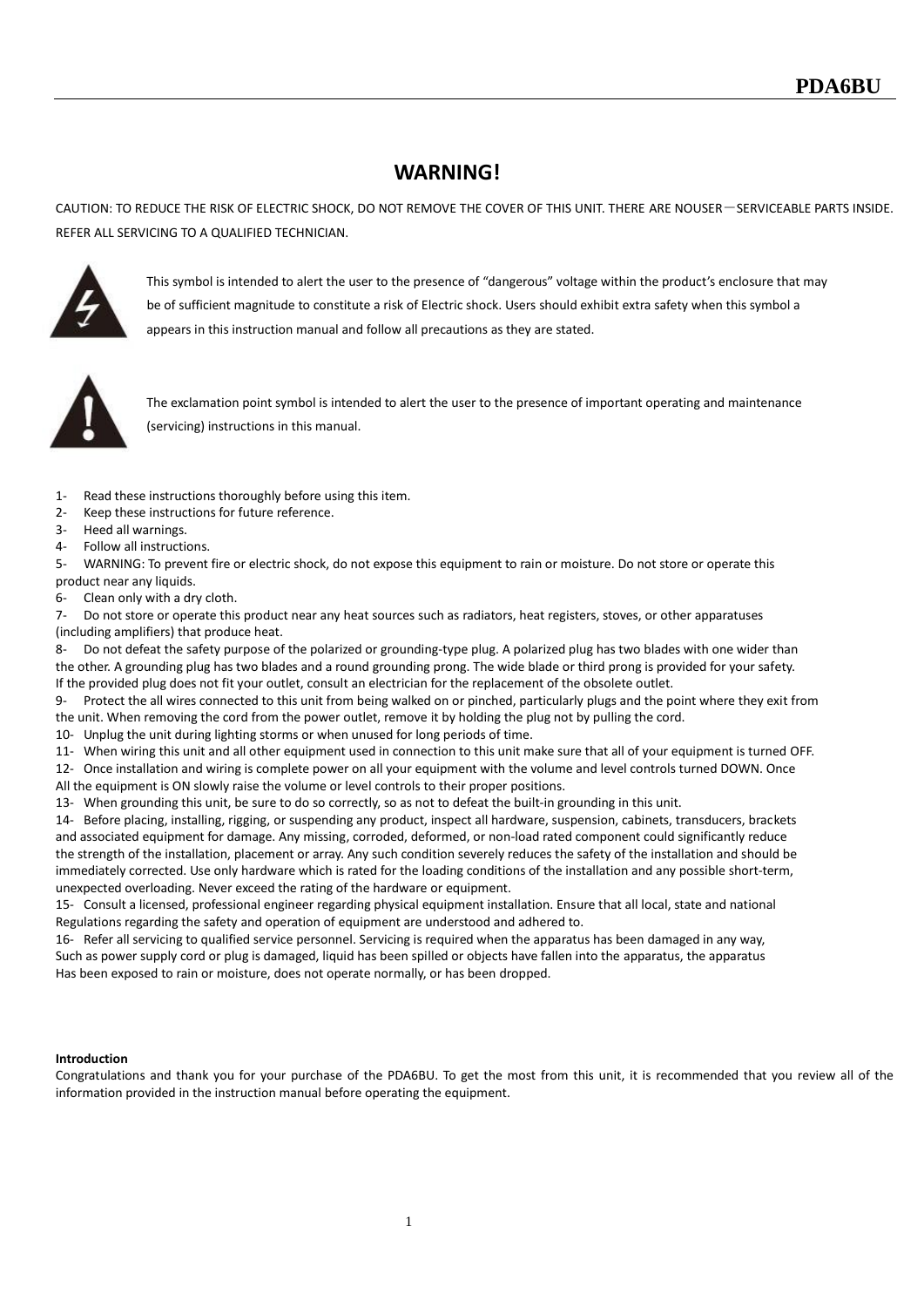### **PDA6BU FRONT & BACK PANEL**



1. USB / SD Card/Bluetooth Control Console: After inserting a USB flash drive / SD Card into the input terminal, be sure to set the input selector (13) to USB/SD, then press the mode button to choose between audio from the USB Port, SD Card input, Bluetooth or FM radio. If you want to use the Bluetooth, check the below steps.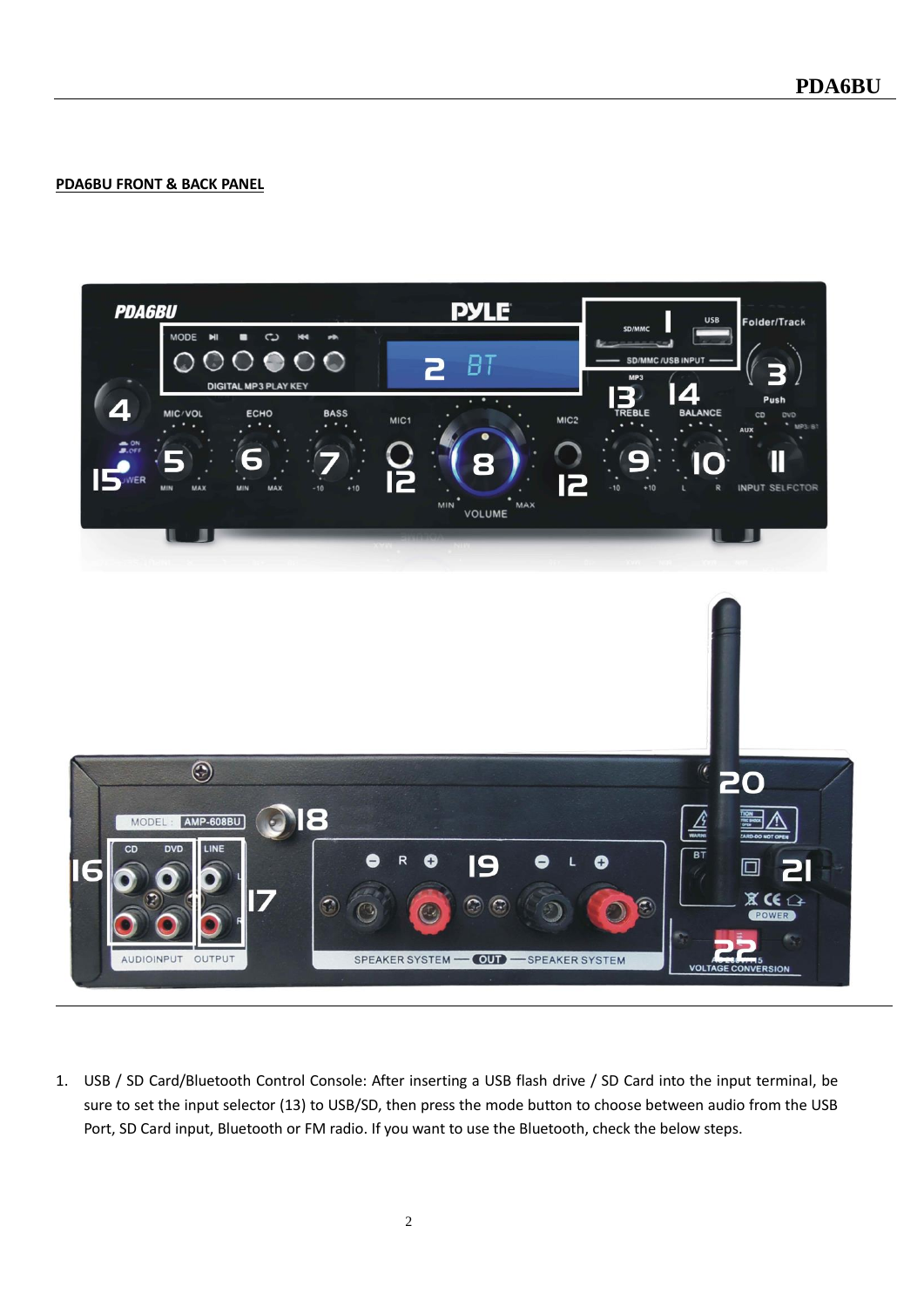### *STEPS FOR CONNECTING WITH BLUETOOTH DEVICE*

- *A. Press MODE button under the ID3 display screen and enter into bluetooth mode.*
- *B. Search on the bluetooth device and you can find the bluetooth name " PDA6BU"*
- *C. Select the PDA6BU bluetooth name and wait for the device to pair. The screen will display "SEARCHING".*
- *D. The PDA6BU will make a noise confirming that the devices have successfully paired and screen will display "BLUETOOTH CONNECTED"*
- *E. Once paired you can play music from your bluetooth device. You can also use the control buttons on the unit to select the tracks from your bluetooth device.*

Use the other controls, play/pause, stop, repeat (ALL / NORMAL / SINGLE / FOLDER / RANDOM / BROWSE), previous track & next track to play audio from the USB flash drive / SD Card or bluetooth.

**\*\*\*\*NOTE: The USB input is ONLY mean to connect to a USB flash drive (thumb drive). Connecting a MP3 player or computer directly to the USB flash drive input will result in the unit failing to play the audio from those devices.\*\*\*\***

# **MODE**  $H$ CS  $\Delta$

2**. USB / SD Card Control Console Display Screen**

(1) Search mode: When the word FOLDER is flashing on the screen, the unit is in FOLDER SEARCHING mode. Turn the FOLDER/TRACK knob to search through the folder. Press the FOLDER / TRACK knob to choose a track.

Upon exiting the folder mode, the word ALL will appear on the screen. This indicates that the unit will play all the tracks from the USB flash drive / SD Card.

When the REPEAT button is pressed, there will be 6 different displays depending on the setting you choose; ALL / NORMAL / SINGLE / FOLDER / RANDOM / BROWSE.

- (2) Input Source: The display will show U when set to USB mode and S when set to SD card mode. Press the mode button to switch from one input to the other.
- (3) Track Number: The track number (for all tracks on the entire flash drive) will appear here. In the picture above the unit is playing track number 1.
- (4) Track or Folder Information: The name of the folder will appear here. In the picture above the folder being played is named MUSIC.
- (5) Elapsed Time: The elapsed time of the current track will display here.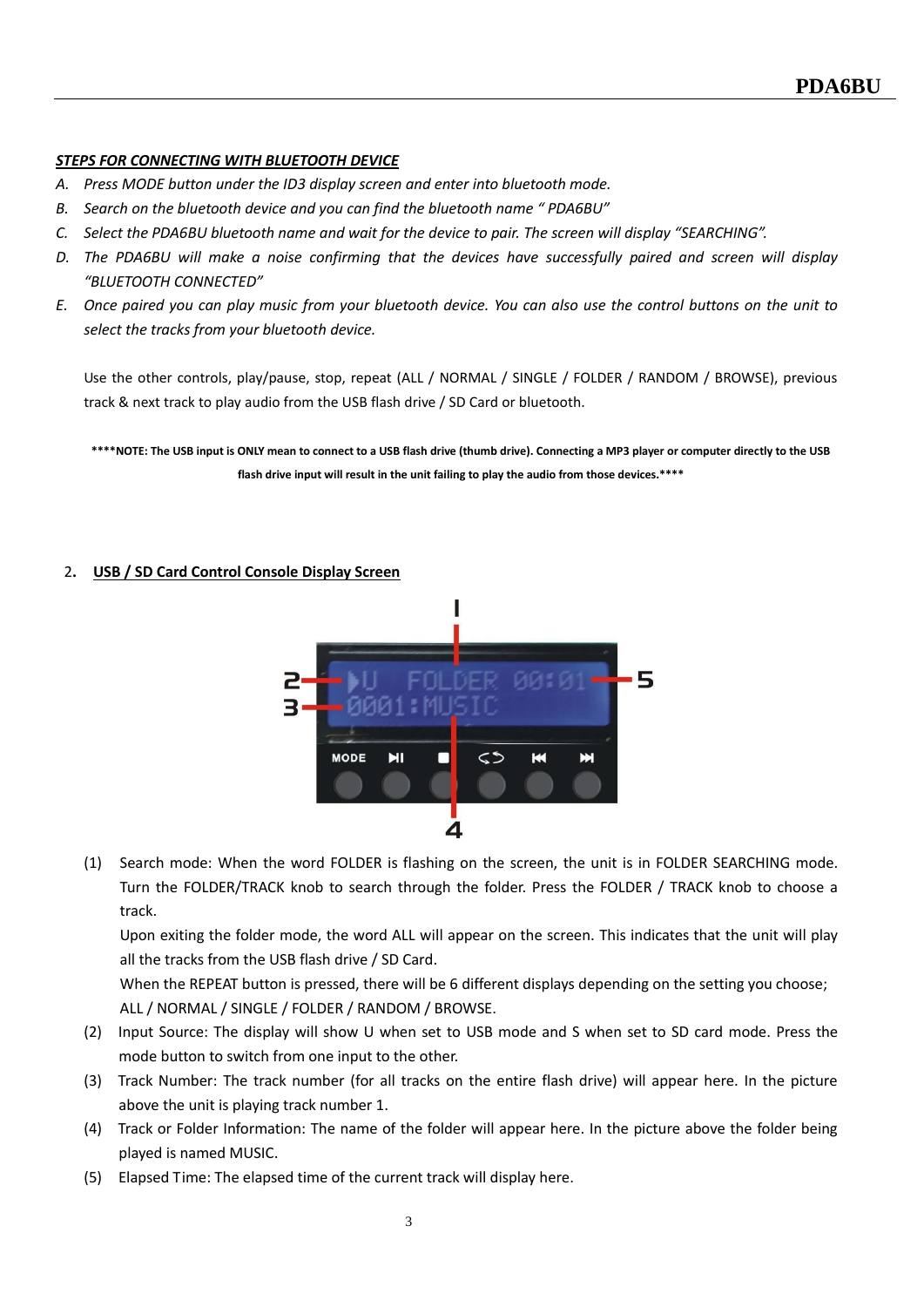### **3. Track / Folder Searching Knob:**

\* **Turn** this knob clockwise to search through all of the tracks inside the USB flash drive / SD Card. Each track will appear by the name of the track. It will show the tracks or folders chronologically (from when the files were loaded onto the USB flash drive / SD Card. Press the knob to begin playing the desired track.

First the tracks on the root file will be displayed and then the tracks that are in folders.

\* **Press** this knob to activate the folder searching function. Once pressed the word " FOLDER" will begin flashing on the display screen. Then, turn this knob clockwise to search the folders inside the USB flash drive / SD Card. Press the knob to begin playing the tracks from that folder.

### 1. SD Card Reader/USB Port: for using external media on this device, just plug your SD/USB into these ports.

- 2. LCD Screen: all information regarding external media or this device will be displayed from this screen
- 3. Folder and track selection
- 4. Power Button: Press this button to power the unit on and off.
- 5. Microphone Volume Control Knob: Turn this knob to adjust the volume of microphone
- 6. Microphone Echo Volume Control Knob: Turn this knob to adjust the microphone echo volume level.
- 7. Bass Control: Turn this knob to adjust the low frequencies of Channel 1 & Channel 2.
- 8. Master Volume Fader- Move the fader up and down to adjust the master volume.
- 9. Treble Control: Turn this knob to adjust the high frequencies of Channel 1 & Channel 2.
- 10. Balance: Control the volume balance from left to right.
- 11. Input Selector: Turn this button to choose the favorable input
- 12. MICROPHONE INPUTS: KARAOKE or EXTERNAL MIC connects to these jacks.
- 13. IPOD/MP3 JACK**-**IPOD/MP3 connects to this jack.
- 14. REMOTE RECEIVER: To receive the remote control signal
- 15. POWER LED INDICATOR: When you turn on the unit, the LED will be on.
- 16. AUDIO INPUT: Connect the audio output jacks of DVD/CD, to these jacks.
- 17. LINE OUTPUT: Connect the RECORD input jacks to these jacks.
- 18. FM ANTENNA CONNECTOR: Connect for AM and FM antennas.
- 19. SPEAKER OUTPUT: Connect your speaker system to these terminals.
- 20. BLUETOOTH ANTENNA: Pease pull the antenna out when using Bluetooth input
- 21. POWER SUPPLY: Connect to AC 11 OV/60Hz & 220V/50Hz outlet.
- 22. POWER VOLTAGE SELECTOR: 110V/220V